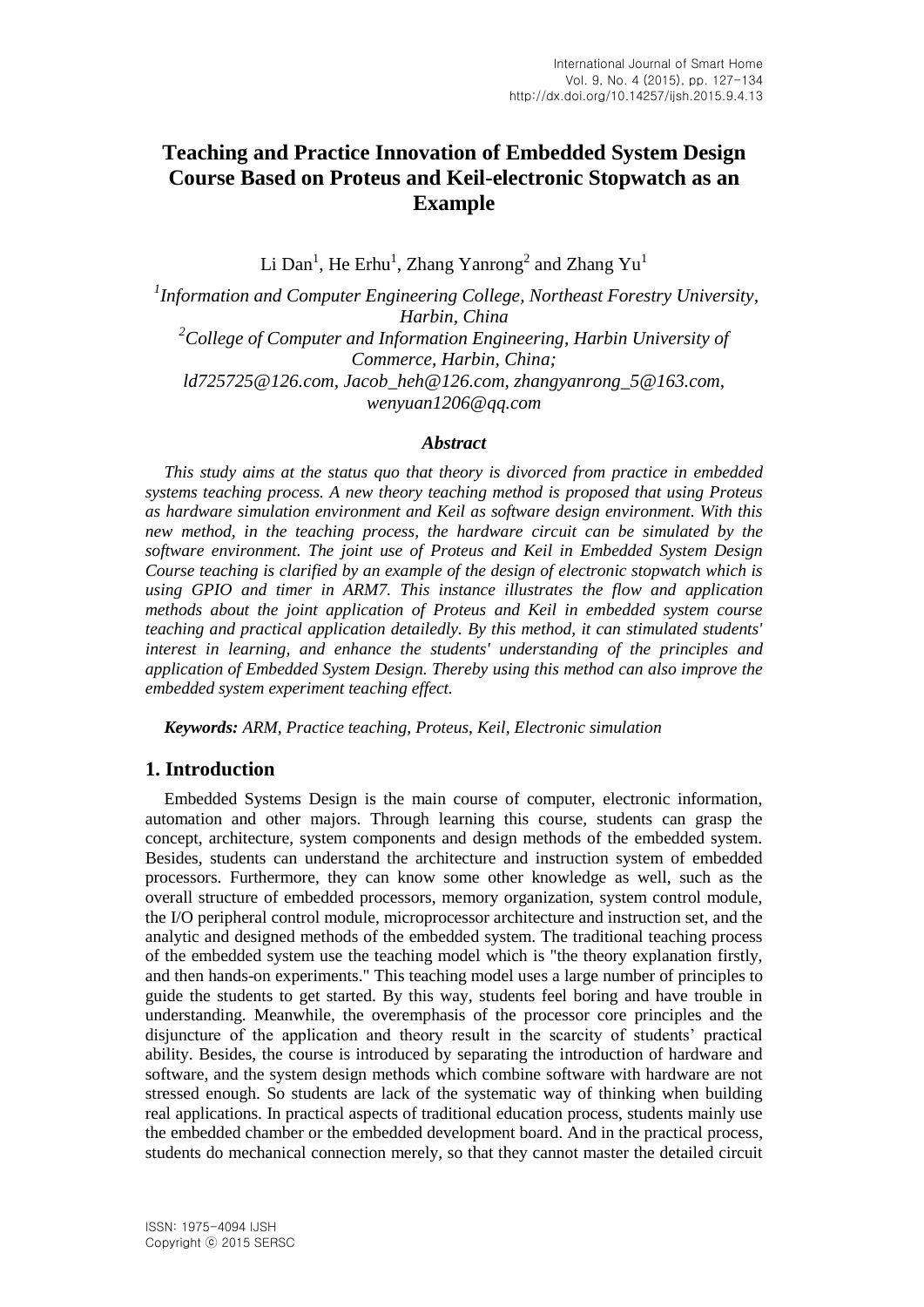design and schematic design. Moreover, because there is a separation between practice and theory, the course cannot obtain the good teaching effect.

EDA stands for Electronic Design Automation. The emergence of EDA technology gre atly improves the efficiency of the circuit design and reduces the labor intensity of designers. This study proposes assembling electronic components and conducting circuit simulation based on EDA technology in the teaching process. For that matter, it can strengthen students' understanding of the principles of embedded system design [1, 2].

### **2. The Teaching and Practice Innovation**

Throughout the design process of teaching and practice, top-down design method is adopted. According to the different application, the design process is divided into five steps, such as requirements analysis, specifications, hardware and software building design, system integration, and system testing. This process starts with the most abstract description of the system, and then refines the details.

1. Requirements analysis: Distinguishing and refining hardware and software according to the experience of engineers. Determining the work which puts forward complete, accurate, clear and specific demands to the target system

2. Specifications: Refining the needs. Getting the system specifications as formal design guidance and standard of acceptance;

3. Hardware and software building design: First divided hardware and software according to the function, and then implemented software function by Keil IDE. Selecting electronic components involved in use by Proteus. Drawing hardware circuit diagram as the virtual hardware circuit simulated by embedded system.

4. System Integration: Loading the software design process into simulation circuit for system simulation.

5. System test: Carrying out the system functional test and the procedure stability test by the register, simulation oscilloscopes and other components in analog circuit. The whole innovation process is shown in Figure 1.

**Figure 1. The Process of Innovation Process**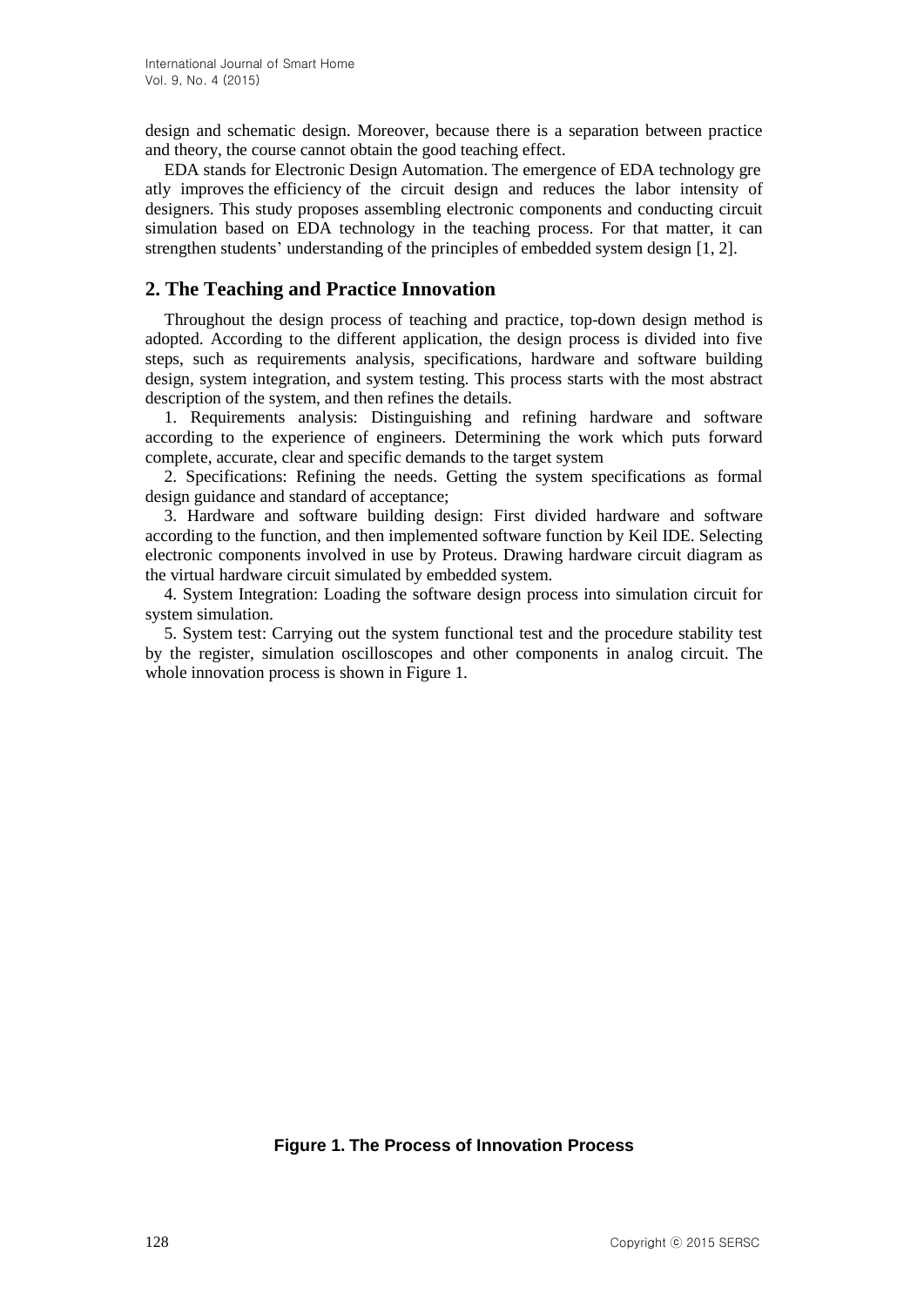In the specific implementation process, the whole design process can be divided into the software platform design and the hardware platform simulation. The software design is built by Keil integration framework platform. Keil for ARM integrated development environment is μVision IDE. It is a window-based software development platform, and it integrates a powerful editor, a project manager, and makes tools. μVision IDE integrated tools includes the C compiler, the macro assembler, the linker / locator and the hex file generator. μVision has two kinds of work mode ,compiling and debugging. In the two modes, designers can view and modify the source file. They can also use single-step execution tools and software simulation tools to observe the operation of the program and the content change of registers, the on-chip RAM and chip RAM, ROM with the program running. This approach is very suitable for the software simulation experiments.

Hardware circuit simulation is carried out by Proteus, which is the world's leading EDA tool (simulation software). From the schematic layout, code debugging to the SCM and peripheral circuit co-simulation, a key switch to the PCB design, it truly achieves completely design from concept to product. Proteus is a design platform which combines circuit simulation software, PCB design software and virtual models simulation software. The whole simulation of the circuit design process in Proteus is as follows:

(1)Open the Proteus, and select the button 'Component' in the toolkit.

(2)Click the button 'P' in the Object Picker, and then the dialog 'PicDevices' will be popped up. Next, select some components needed for the project. This experiment mainly incorporates SCM, capacitance, resistance, crystal oscillator, button, Nixie tube, power source and so on.

(3)Set the values of these components. First, select an object by right click. Then, open the properties dialog. Next, input the required value in the textbox 'Component Value'. Finally, finish the setting by click 'OK'.

(4)Write the file about the instruction of the circuit. Click the button' Text script' and open the editor dialog. Afterwards, write the file at the apposite place of the circuit.

(5) Arrange the components rational.

(6) Connect the circuit and check it.

Through the steps above, the diagram of hardware design is achieved. Proteus has more than 6000 kinds of component models and peripheral devices commonly using in Embedded system design. Those peripheral devices ,including bus drivers, LED, LCD modules, programmable timer, parallel interface, matrix keyboard, real time clock, power modules, multiple  $D / A$  and  $A / D$  converter etc, can be called directly. It is particularly suitable for single-chip system simulation and use. The main components library in PROTEUS is shown in Table 1.

| Library        | Component type or series                                          |
|----------------|-------------------------------------------------------------------|
| name           |                                                                   |
| 74std          | 8 Libraries like AS, F, HC, HCT, LS, S and ALS of 74 series       |
| Analog         | power supply circuit, 555, D/A, A/D and so on                     |
| <b>Bipolar</b> | Triode like 2N, BX, MU, TIP, 2Tx series                           |
| Cmos           | Cmos circuits                                                     |
| Device         | Conventional components, such as resistors, capacitors, inductors |
| Diode          | Zener diode like IN, 3EZ, BAZ, BZX, MMBA, MZD series              |
| Ecl            | ECL integrated circuit                                            |
| Fairchld       | Triode like 2N, J, MP, PN, U, TIS series                          |
| Fet            | FET tube like 2N, 2SJ, 2SK, BF, BUK, IRF, UN series               |
| Lintec         | Operational amplifier like LF, LT, LTC, OP series                 |
| Memory         | EPROM, EEPROM, RAM                                                |
| Micro          | Processor like 51 series, 6800 series, PIC16 series, z80 series   |
| Natdac         | A/D and D/A like LF, LM, MF series                                |
| Natoa          | Operational amplifier like F, LM, LPC series                      |

**Table 1. The Main Components Library in PROTEUS**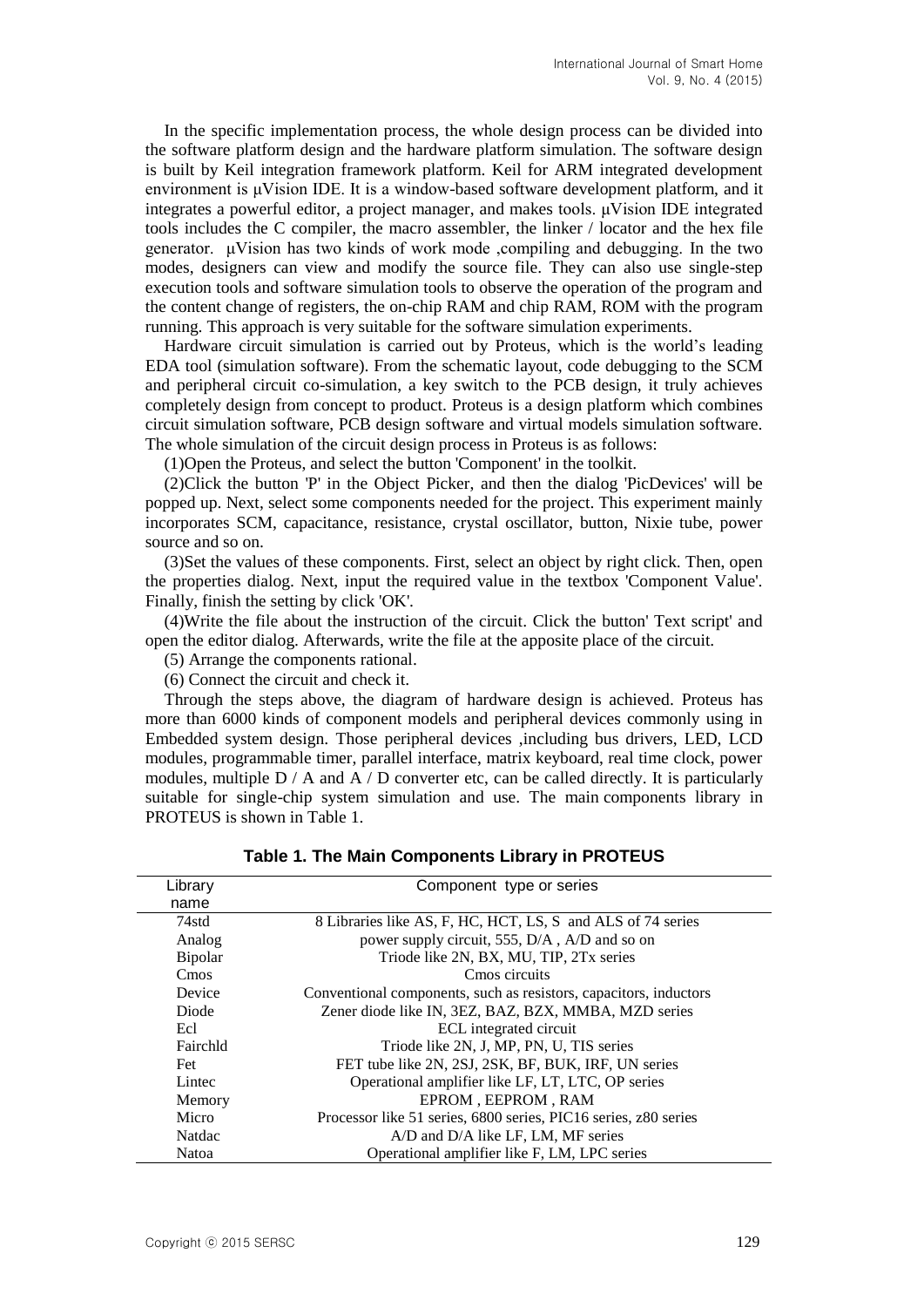|     | Opamp            | Operational amplifier like A D, CA, EL, MC, NE, OPA, TL series                |  |
|-----|------------------|-------------------------------------------------------------------------------|--|
|     | Pld              | PLD integrated circuit like AM16, AM20, AM22, AM29 series                     |  |
|     | Teccor           | Silicon control like 2N, EC, L, Q, S, T, TCR series                           |  |
|     | Texoac           | Operational amplifier like LF, LM, LP, TL, TLC, TLE, TLV series               |  |
|     | Values           | Electron tube                                                                 |  |
|     | Zetex            | Triode, diode, varactor                                                       |  |
|     | I2cmems          | 24 series, fm24 series, m24 series, nm24 series                               |  |
|     | <b>Resistors</b> | Resistor unit                                                                 |  |
|     | Capacito         | Resistor unit                                                                 |  |
| rs. |                  |                                                                               |  |
|     | Display          | Display device: Digital tube like 7seg series; Liquid crystal like LM, MD, PG |  |
|     |                  | series                                                                        |  |
|     | Active           | Conventional components and instruments                                       |  |
|     | Asimmdl          | Basic digital logic gate circuits                                             |  |
| S   |                  |                                                                               |  |

**3. The Building of Simulation Platform**

In embedded systems teaching process, to great extent, the new theory teaching method can encourage students to think critically instead of learning things by rote. Meanwhile, students will learn things through understanding on the ground of this new theory teaching method. For that matter, in order to efficiently demonstrate this new theory, the design of the electronic stopwatch is regarded as a necessity. Creating this electronic stopwatch depends on two working processes which are the design process and the implementation process.

In the design process, the paper takes ARM7 [3] micro-controller to devise a stopwatch as an example to set forth the whole design and simulation process. The first step is to create a new project application in KEIL integration framework. μVision 3 requires the designer to choose a corresponding processing from Proteus for the project. So that, Philips LPC2138 [4] controller is introduced to Proteus. Furthermore, in the basis of the controller, four Nixie tubes are imported to show the current time. Meanwhile, there are two buttons that capture the timer. As a result, by connecting them with each other, designers can realize the hardware environment of a stopwatch. Through it,  $\mu$ Vision 3 can automatically set corresponding tool options for the project, which is based on the simulated hardware environment in Proteus. Finally, it can totally execute software design and eventually realize the design of a stopwatch.

In the implementation process, the drive and display of Nixie tubes can be achieved through GPIO. There are four registers mainly used in the design, which are IOPIN, IOSET, IOCLR and IODIR. Each register has the respective functions. The IOPIN register can show the current status of high and low level of pin. The IOSET register can control the pin to output high level. The LOCLR register can control the pin to output low level. The IODIR register can individually control the direction of each IO port. Consequently, the GPIO pins to drive LED are set to output. Then the intelligent drive of Nixie tubes can be achieved through the IOSET and IOCLR registers controlled by the flow of the program. It sets input and output status of each port by IODIR. The IOCLR clears the original state of the corresponding port. The IOSET sets corresponding port to output high. So the specific port of processor can be set by it. Specific operations: At first, reading the current stopwatch time n. Then corresponding each single bit of time n with each Nixie tube through the IOSET and the IOCLR. This design uses four Nixie tubes. When the time n is more than 9999, time will return back to zero. The main function of the program is an infinite loop. The loop makes the LPC2138 keep doing two things continuously------ displaying the current time with four Nixie tubes and monitoring whether there is a timer capture.

The designing process of electronic stopwatch in Keil can be described as: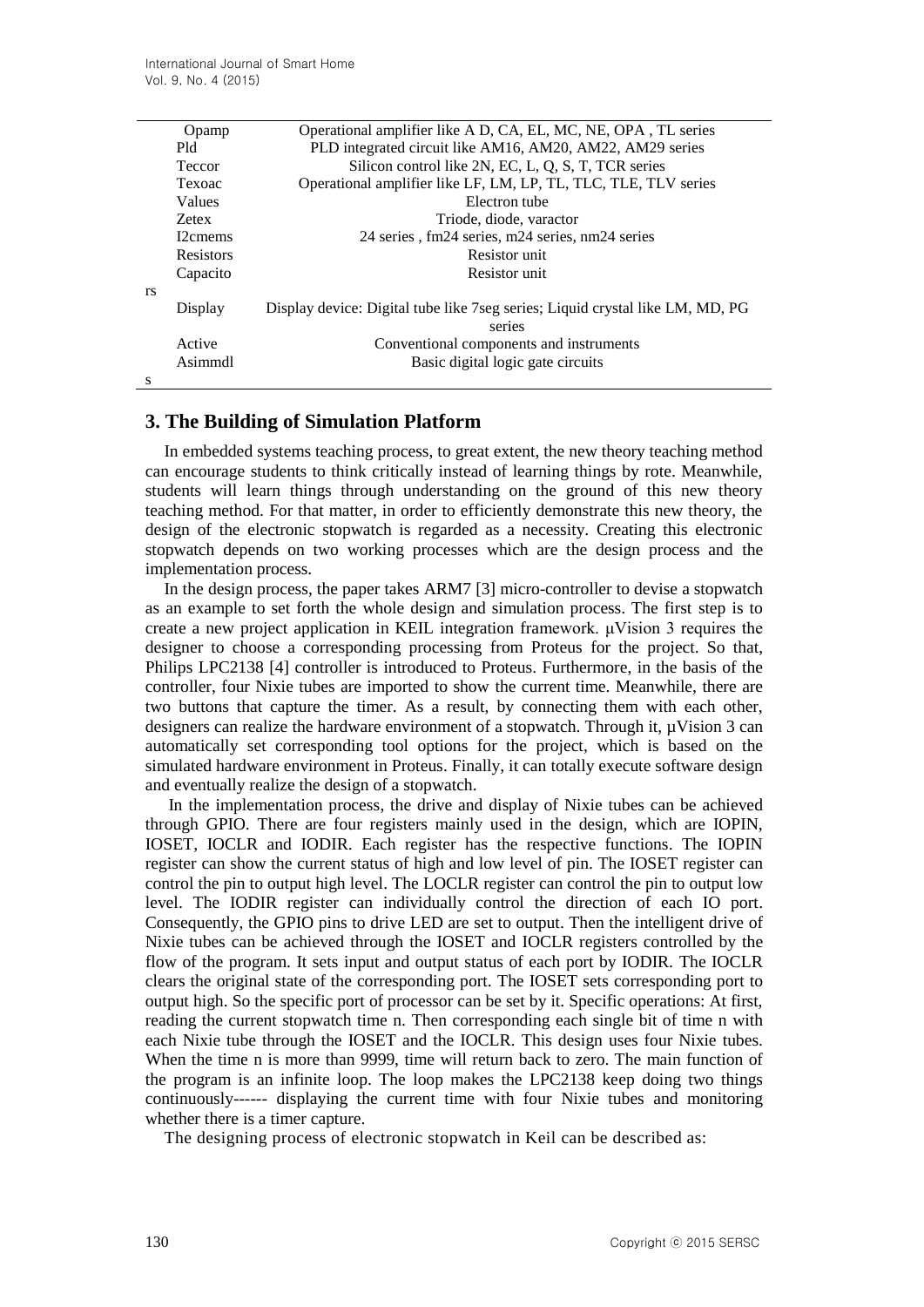(1) Define an integer n that represents the current time, and when n is more than 9999, it will return back to zero.

(2) Define an array number[] with initial values from zero to nine that represent each bit of n.

(3) Define an array record[] that record the time when there is a timer capture. And there is an integer count that represents the number of the value of the array record[].

(4) Define an integer flag that show whether the time is running. When  $flag=1$ , the time is running. Otherwise, when flag=0, the time is stopped.

(5) Devise a function delay(), when executed, this function represents that time passed by a second.

(6) Devise a function Time\_Init() to realize the initiation of the timer.

(7) Devise a function show() to correspond each single bit of n with each Nixie tube.

(8) In the main function, execute the function Time\_Init() firstly, and define two integer temp1 and temp2 to capture the timer.

(9) Next, the program enters an infinite loop. When flag=1, and then there is a timer capture T0CR0, the stopwatch will be stopped and flag=0, meanwhile, the array record $[$ ] will record the current time. Then, if there is a timer capture TOCRO again, the stopwatch will be running. Or, if there is a timer capture T0CR1, the value of the array record[] will be displayed with Nixie tubes.

(10) During this loop, once a timer capture is happened, the integer flag changes into the opposite value, which means that flag is changed from 1 to 0 or flag is changed from 0 to 1.

 $(11)$  When flag=1, the time is running, and the value of the integer n will be displayed with Nixie tubes. When flag=0, the time is stopped and the value of the array record $[$ ] will be displayed with Nixie tubes. Moreover, when n is much more than 9999, it will return back to zero.

(12) The display of Nixie tubes that aims to show the current time and recorded time depended on the two registers which are IOSET and IOCLR.

The encoding implementation of electronic stopwatch can be described as:

| $PINSEL0 := 0x00;$        | $\frac{1}{2}$ set GPIO.                                      |
|---------------------------|--------------------------------------------------------------|
| Function Time_Init ();    | $\frac{1}{1}$ initiate the timer.                            |
| While $(1)$ do {          | $\frac{1}{2}$ infinite loop.                                 |
| Function delay();         | // time passed by a second.                                  |
| If flag== $1$ then $\{$   |                                                              |
| $n:=n+1;$                 | $\frac{1}{\pi}$ is represents the current time.              |
|                           |                                                              |
| $temp1 := TOCR0;$         | $\frac{1}{2}$ there is a timer capture TOCRO.                |
| If temp1> temp2 then $\{$ | $\frac{1}{\pi}$ this timer capture happened.                 |
| If flag== $1$ then $\{$   |                                                              |
| flag:= $0$ ;              | $\frac{1}{1}$ time is stopped when there is a timer capture. |
| }                         |                                                              |
| else{                     |                                                              |
| flag: $=1$ ;              | $\frac{1}{1}$ time is running when there is a timer capture. |
|                           |                                                              |
| $temp2:=temp1;$           |                                                              |
| If flag== $0$ then {      | $\frac{1}{2}$ record the current time.                       |
| $record[count] := n-1;$   |                                                              |
| count:=count+1;           |                                                              |
|                           |                                                              |
|                           |                                                              |
| If $n>10000$ then {       | // when n>9999, n will return back to zero.                  |
| $IOCLR0:=0xFFFF<<7;$      |                                                              |
| $IOSET0 := 0x0000 << 7;$  |                                                              |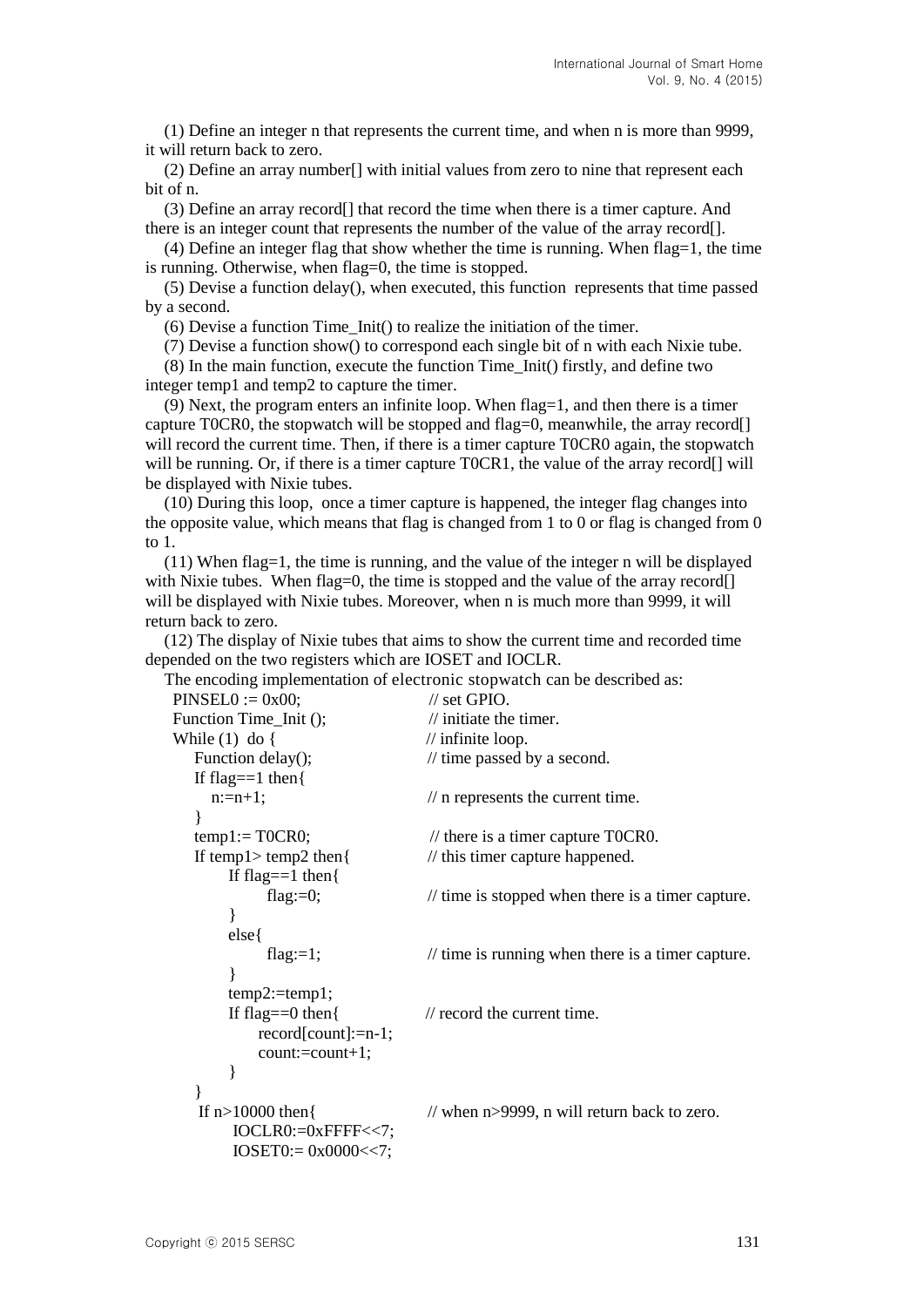}

```
n:=0:
 }
If fla \underline{e} = 1 then \left\{ \right. // the stopwatch is running.
     Function show(n); \frac{1}{2} // display the current time.
 }
else { // the stopwatch is stopped.
   temp1:=T0CR1; // there is a timer capture T0CR1.
    If temp1>temp2 then{ // this timer capture happened.
      Function show(record[]); // show each value in the array record[].
    } 
 }
```
Software design in the Keil as shown in Figure 2:



**Figure 2. Keil IDE**

Main steps of Proteus simulation as follow [5]:

At first, starting Proteus, creating a project and setting the paper size, project description;

Secondly, drawing components node, placing simulation components in the schematic editor window and connect the circuit. Through the above steps to complete the system schematic (Figure 2) drawing;

Then doing reasonable layout for components, configure POWER and GROUND module and connecting various components [6].

Finally, loading the compiled .hex object file into Proteus simulation circuit, in Proteus editing area, right-click the LPC2138 chip, selecting Edit Properties, find \*\*. Hex file generated by KEIL software compiling, clicking the play or pause to put the system into operation status, conducting program simulation run. In hardware layout design, it selects  $P0.7 \sim P0.22$  of LPC2138 [3] to connect four digital tube. The display of the display screen is controlled by their output signal. And P0.2 is connected with the first button. P0.4 is connected with the second button. These operations are done for the timer capture. Meanwhile, the first button is used to pause the stopwatch. The second button is used to display all paused value. As shown in Figure 3.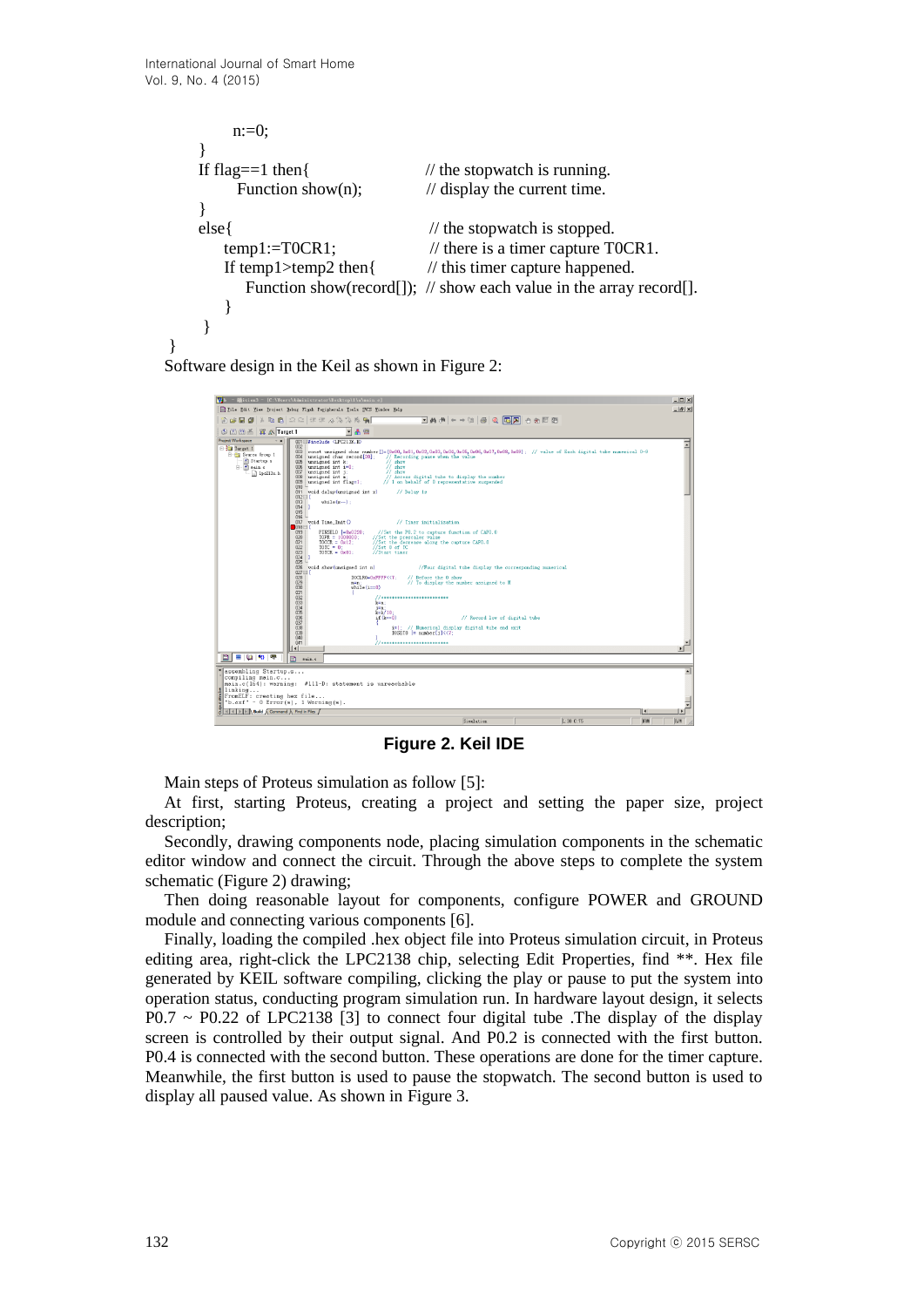

**Figure 3. The Design of Hardware Circuit**

#### **4. Conclusion**

This study has designed a kind of embedded system teaching platform based on Proteus and Keil. Through this platform, intelligent LED control simulation can be implemented. Besides, the simulation result is consistent with the experimental result produced by building realistic circuits. This method introduces EDA technology in teaching practice to implement the co-simulation test of embedded system program design. This method is not only a powerful complement to traditional physical circuit simulation, but also a new attempt. Practice has proved that this design method greatly reduces various work, such as circuit board production in process of the hardware circuit testing and the whole system debugging, the installation and welding of components and the adjustment and plug of components. Thereby development costs are reduced. However it should not and could not replace the traditional method. In order to train students to use basic theoretical knowledge and improve practical skills, we combine Proteus simulations with traditional experimental teaching organically. When students perform complex circuit design, they can use Proteus software to design. If designing scheme is validated viably, students build the physical circuit to debug.

#### **ACKNOWLEDGEMENTS**

This work has been supported by the Fundamental Research Funds for the Central Universities Nos. 2572014CB24 and China Undergraduate Scientific and Technological Innovation Nos. 201410225031.

#### **References**

- [1] F. Niu, W. G. Gao and C. X. Li, "Research on aviation managing simulation and performance estimation based on GNSS", GNSS world of china, vol. 32, no. 5, **(2007)**, pp. 1-4.
- [2] I. T. Almalkawi, M. G. Zapata, J. N. Al-Karaki and J. Morillo-Pozo, "Wireless multimedia sensor networks: current trends and future directions", Sensors, vol. 10, **(2010)**, pp. 6662–6717.
- [3] "LPC2138 Datasheet", [http://www.NXP.com/.](http://www.nxp.com/)
- [4] "FriendlyARM—ARM based Development Boards and Modules", **(2012)**, http://www.friendlyarm.net/.
- [5] K. Gulati, J. F. Croix, S. P. Khatri and R. Shastry, "Fast circuit simulation on graphics processing units", in: Proceedings of the 2009 Asia and South Pacific Design Automation Conference, **(2009)**, pp. 403– 408.
- [6] M. R. Prasad, A. Biere and A. Gupta, "A Survey of recent advances in SAT-based formal verification", International Journal on Software Tools for Technology Transfer, vol. 7, no. 2, **(2005)**, pp. 156–173.